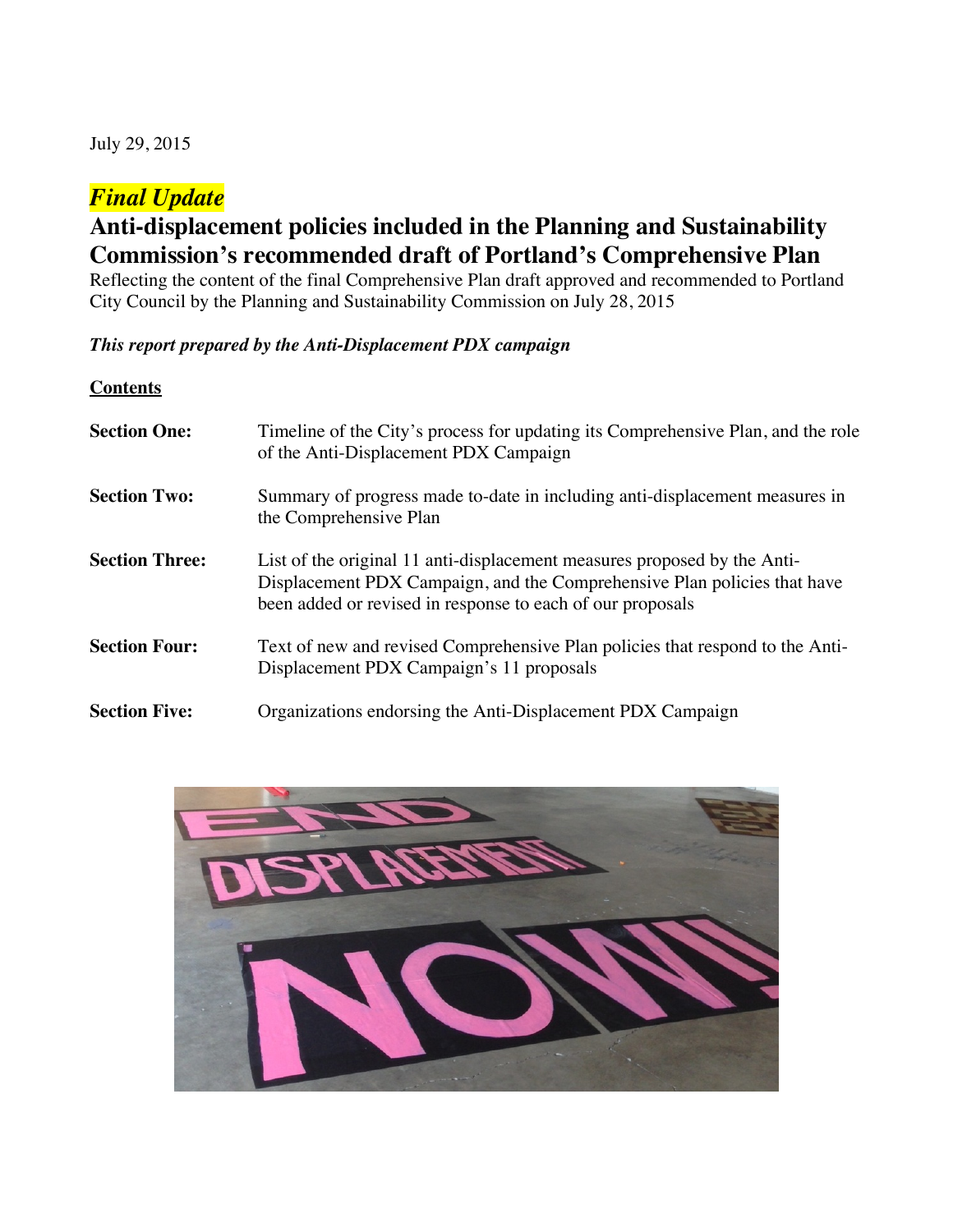**SECTION ONE Timeline of the City's process** for updating its Comprehensive Plan, and the role of the Anti-Displacement PDX Campaign

| <b>July 2014</b>         | Planning and Sustainability Commission (PSC) publishes draft Comprehensive<br>Plan. Public comment period open through March 2015.                                                                                                                                                                                                                                                                                                                                                                                                               |
|--------------------------|--------------------------------------------------------------------------------------------------------------------------------------------------------------------------------------------------------------------------------------------------------------------------------------------------------------------------------------------------------------------------------------------------------------------------------------------------------------------------------------------------------------------------------------------------|
| <b>January 2015</b>      | Several community-based organizations begin meeting to compile a package of<br>proposed changes to the draft Comp Plan. Unifying theme of proposals is<br>fighting gentrification/displacement and expanding access to affordable housing.                                                                                                                                                                                                                                                                                                       |
| <b>February 24, 2015</b> | At a hearing of the PSC, 19 organizations jointly submit a package of 11 anti-<br>displacement measures for inclusion in the Comprehensive Plan (see Section<br>Three of this document). Representatives of several organizations provide oral<br>testimony at the hearing in support of the 11 proposals.                                                                                                                                                                                                                                       |
| <b>March-June 2015</b>   | At the direction of the PSC, staff of the Bureau of Planning and Sustainability<br>(BPS) meet several times with the Anti-Displacement PDX Campaign to discuss<br>and negotiate the inclusion of the 11 proposed anti-displacement measures in the<br>Comprehensive Plan. Attorneys from Anti-Displacement PDX and the City<br>Attorney's office provide guidance for legal questions. Anti-Displacement PDX<br>organizes a series of fun advocacy actions calling for the PSC to include all 11<br>anti-displacement measures in the Comp Plan. |
| <b>June 2015</b>         | PSC releases updated draft of Comprehensive Plan, including 9 of the 11 anti-<br>displacement measures proposed by Anti-Displacement PDX.                                                                                                                                                                                                                                                                                                                                                                                                        |
| June 23, 2015            | At PSC meeting, Commissioners adopt a series of amendments supported by<br>Anti-Displacement PDX, adding the last two proposed anti-displacement<br>measures to the Comprehensive Plan and strengthening several others.                                                                                                                                                                                                                                                                                                                         |
| <b>July 14, 2015</b>     | PSC adopts final set of amendments that further strengthen the Comprehensive<br>Plan's anti-displacement policies.                                                                                                                                                                                                                                                                                                                                                                                                                               |
| <b>July 28, 2015</b>     | PSC votes to recommend its final version of the Comprehensive Plan to City<br>Council, including policies addressing all 11 anti-displacement measures<br>proposed by Anti-Displacement PDX.                                                                                                                                                                                                                                                                                                                                                     |
| <b>Fall 2015</b>         | Comprehensive Plan goes to City Council for public hearings, deliberation, and<br>final vote.                                                                                                                                                                                                                                                                                                                                                                                                                                                    |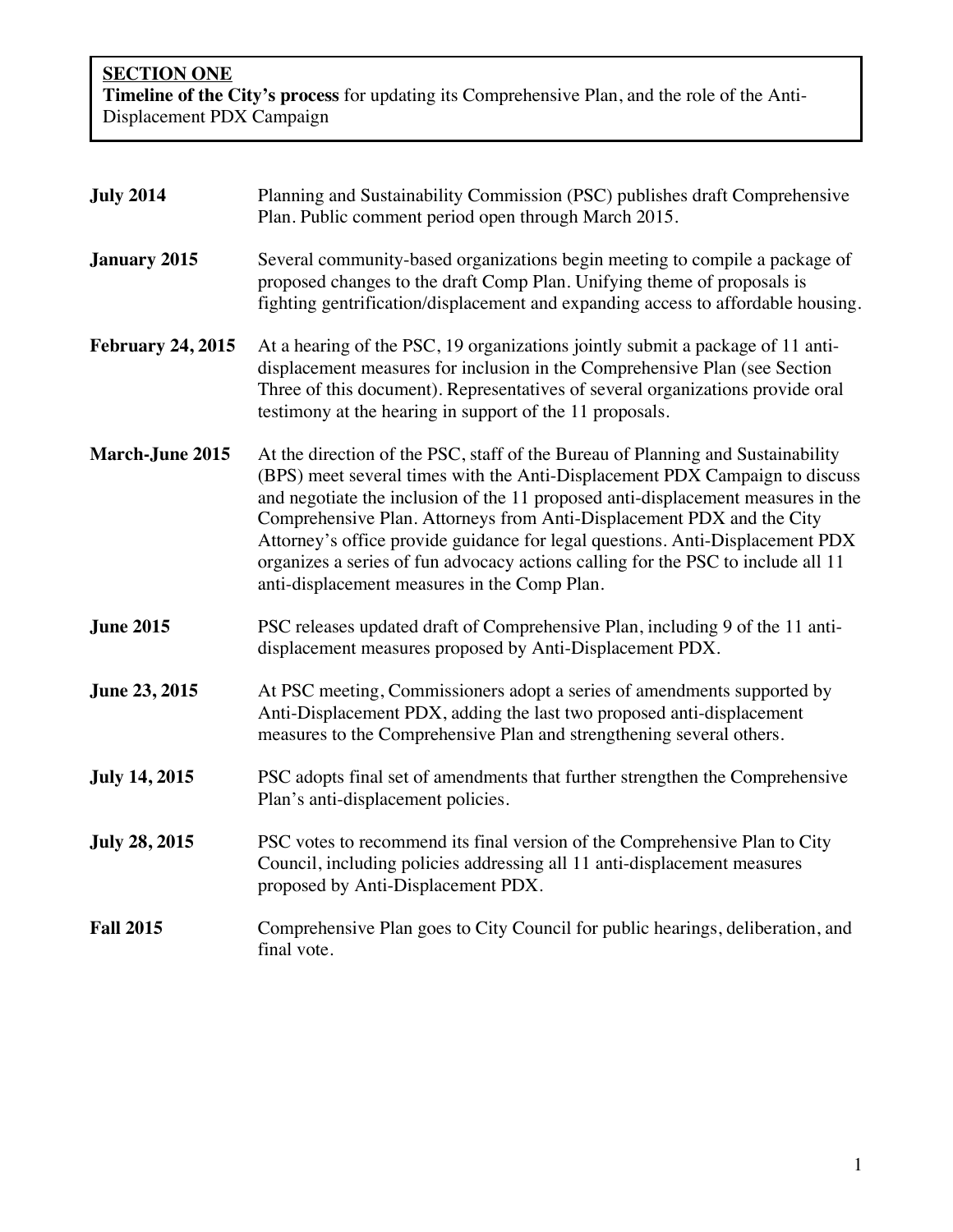**Summary of outcomes thus far**, with respect to the 11 anti-displacement measures proposed by the Anti-Displacement PDX Campaign

1. A**ll 11** of our initial recommendations were incorporated into the Comprehensive Plan by the Planning and Sustainability Commission!

Our recommendations have translated into **13 new policies** in the Comprehensive Plan, along with **15 other revised policies**.

2. The Comprehensive Plan now goes to City Council for review and final approval.

# **SECTION THREE**

**List of the original 11 anti-displacement measures** proposed by the Anti-Displacement PDX Campaign, and the Comprehensive Plan policies that have been added or revised in response to each of our proposals

- **1-A Add equity emphasis to community involvement policies** Chapter 1 - Guiding Principles: Equity Chapter 2 - Community Involvement: Goals 2.B, 2.C, 2.D, 2.E, 2.F
- **2-A Strengthen and expand application of impact analysis tool, in order to anticipate displacement and housing affordability impacts of plans, investments and development**
	- Chapter 3 Urban Form: Policies 3.3.a, 3.9
	- Chapter 5 Housing: Policies 5.11, 5.14
	- Chapter 6 Economic Development: Policy 6.33
- **2-B Require mitigation for anticipated displacement and housing affordability impacts of plans, investments and development**
	- Chapter 1 Guiding Principles: Equity
	- Chapter 2 Community Involvement: Policy 2.4.a
	- Chapter 3 Urban Form: Policies 3.3.a, 3.3.b, 3.3.c, 3.3.d, 3.9
	- Chapter 5 Housing: Policies 5.11, 5.14, 5.15
	- Chapter 6 Economic Development: Policy 6.33

#### **2-C Use community benefits agreements as anti-displacement tools**

Chapter 2 - Community Involvement: Policy 2.3 Chapter 3 - Urban Form: Policy 3.3.c

**2-D Capture value created by plans and investments as revenue to fund anti-displacement measures**

Chapter 3 - Urban Form: Policy 3.3.d

- **3-A Add emphasis on "permanently affordable" models of homeownership** Chapter 5 - Housing: Policies 5.15, 5.28
- **3-B Use land-banking as an anti-displacement tool** Chapter 5 - Housing: Policy 5.16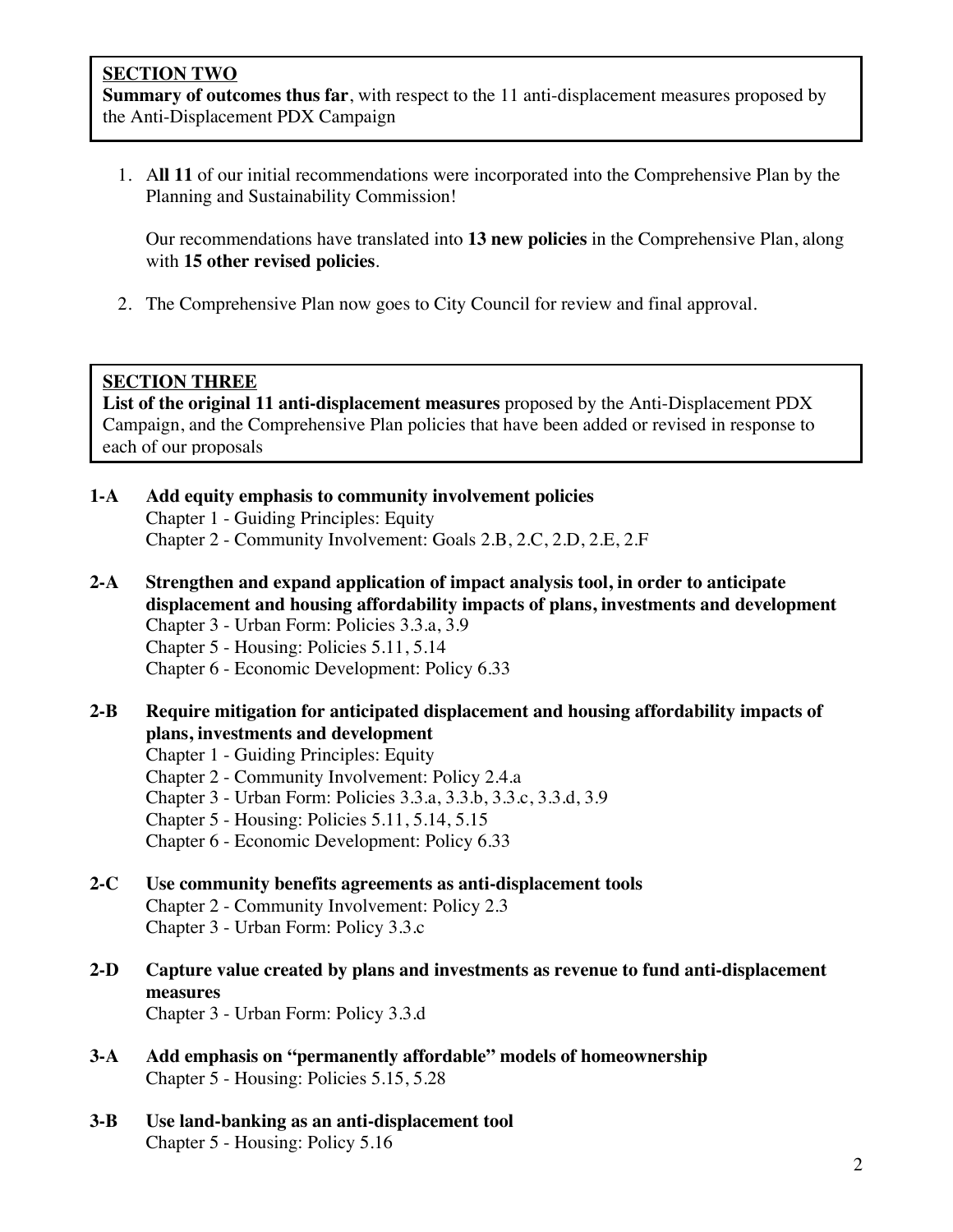- **3-C Create permanently-affordable housing in market-rate developments** Chapter 5 - Housing: Policies 5.15, 5.28, 5.34
- **3-D Tenant protections** Chapter 5 - Housing: Policy 5.53
- **4-A Reconstruction overlay zone (make specific efforts to redress past harms experienced by displaced communities)**

Chapter 1 - Guiding Principles: Equity Chapter 2 - Community Involvement: Goal 2.B, Policy 2.4.b Chapter 3 - Urban Form: Policy 3.3.e

**4-B Implement anti-displacement measures in the city's mixed-use zones** To be addressed through subsequent Mixed-Use Zones project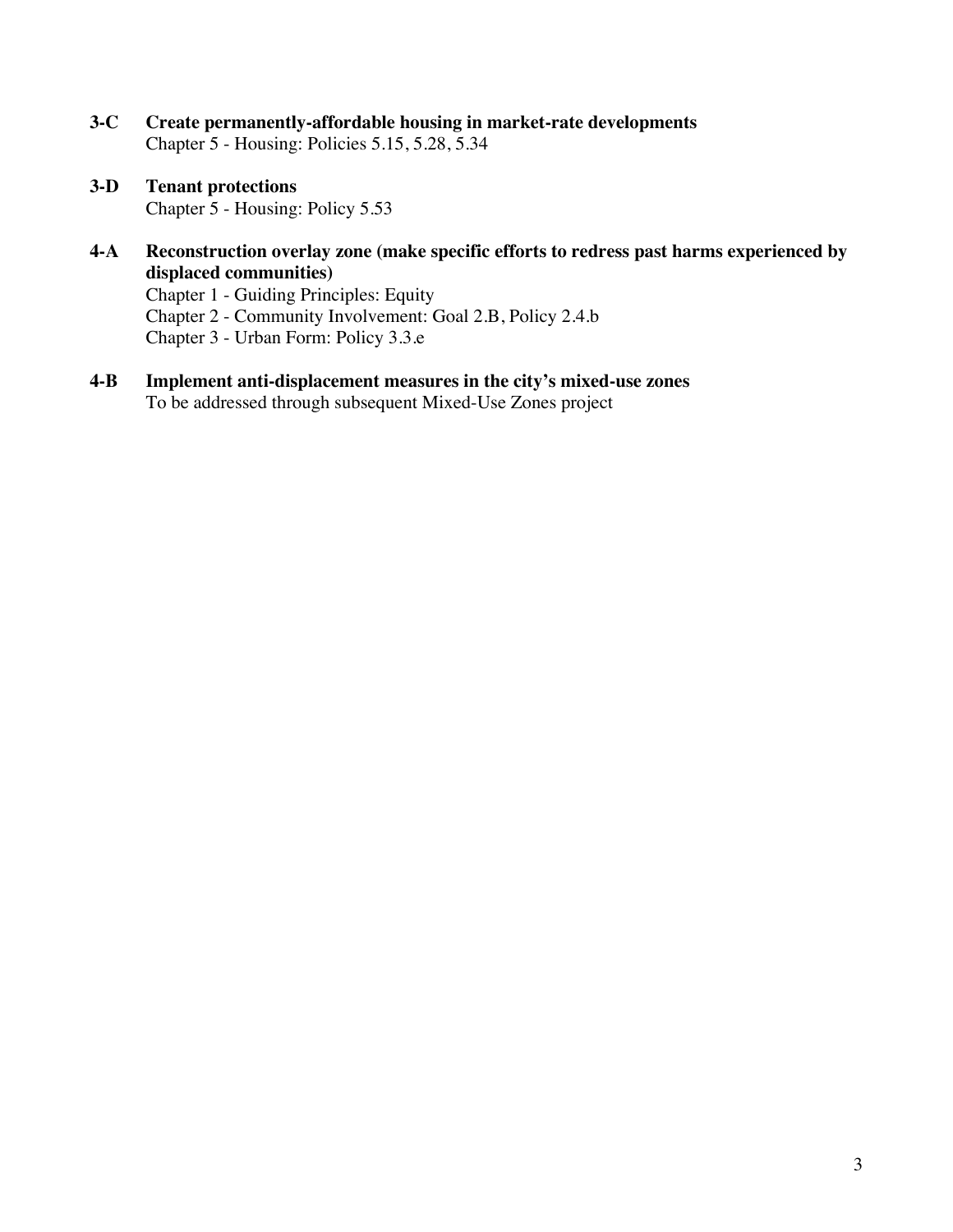# **SECTION FOUR Text of new and revised Comprehensive Plan policies** that respond to the Anti-Displacement PDX Campaign's 11 proposals

*Highlights and strikethrough reflect changes to the July 2014 draft of the Comprehensive Plan*

# **Chapter 1 – Guiding Principles**

**Equity.** Promote equity and environmental justice by reducing disparities, minimizing burdens, extending community benefits, increasing the amount of affordable housing, affirmatively furthering fair housing, proactively fighting displacement, and improving socio-economic opportunities for under-served and under-represented populations. Inform and involve Portlanders in Intentionally engage under-served and under-represented populations in decisions that affect them. Specifically recognize, address, and prevent repetition of the injustices suffered by communities of color throughout Portland's history.

*Addresses Anti-Displacement PDX proposals 1-A, 2-B, 4-A*

# **Chapter 2 – Community Involvement**

**Goal 2.B: Social justice and equity.** The City of Portland seeks social justice by expanding choice and opportunity for all community members, recognizing a special responsibility to identify and engage, as genuine partners, under-served and under-represented communities in planning, investment, implementation, and enforcement processes, particularly those with potential to be adversely affected by the results of decisions. The City actively works to improve its planning and investment-related decisions to achieve equitable distribution of burdens and benefits, and address past injustices.

*Addresses Anti-Displacement PDX proposals 1-A, 4-A*

**Goal 2.C: Value community wisdom and participation.** Portland values and encourages community and civic participation. The City seeks and considers community wisdom, and different cultural perspectives, and integrates them with sound technical analysis, to strengthen land use decisions.

*Addresses Anti-Displacement PDX proposal 1-A*

**Goal 2.D: Transparency and accountability.** City planning and investment decision-making processes are clear, open, and documented. Through these processes a diverse range of community interests are heard and balanced. The City makes it clear to the community who is responsible for making decisions, and how community input is taken into account. Accountability includes monitoring and reporting outcomes.

*Addresses Anti-Displacement PDX proposal 1-A*

**Goal 2.E: Meaningful participation.** Community members have meaningful opportunities to participate in and influence all stages of planning and decision –making. Public processes engage the full diversity of affected community members, including under-served and under-represented individuals and communities. The City will seek and facilitate the involvement of those potentially affected by planning and decision-making.

*Addresses Anti-Displacement PDX proposal 1-A*

**Goal 2.F: Accessible and effective participation.** City planning and investment decision-making processes are designed to be culturally accessible and effective. The City draws from acknowledged best practices and uses a wide variety of tools, including those developed and recommended by under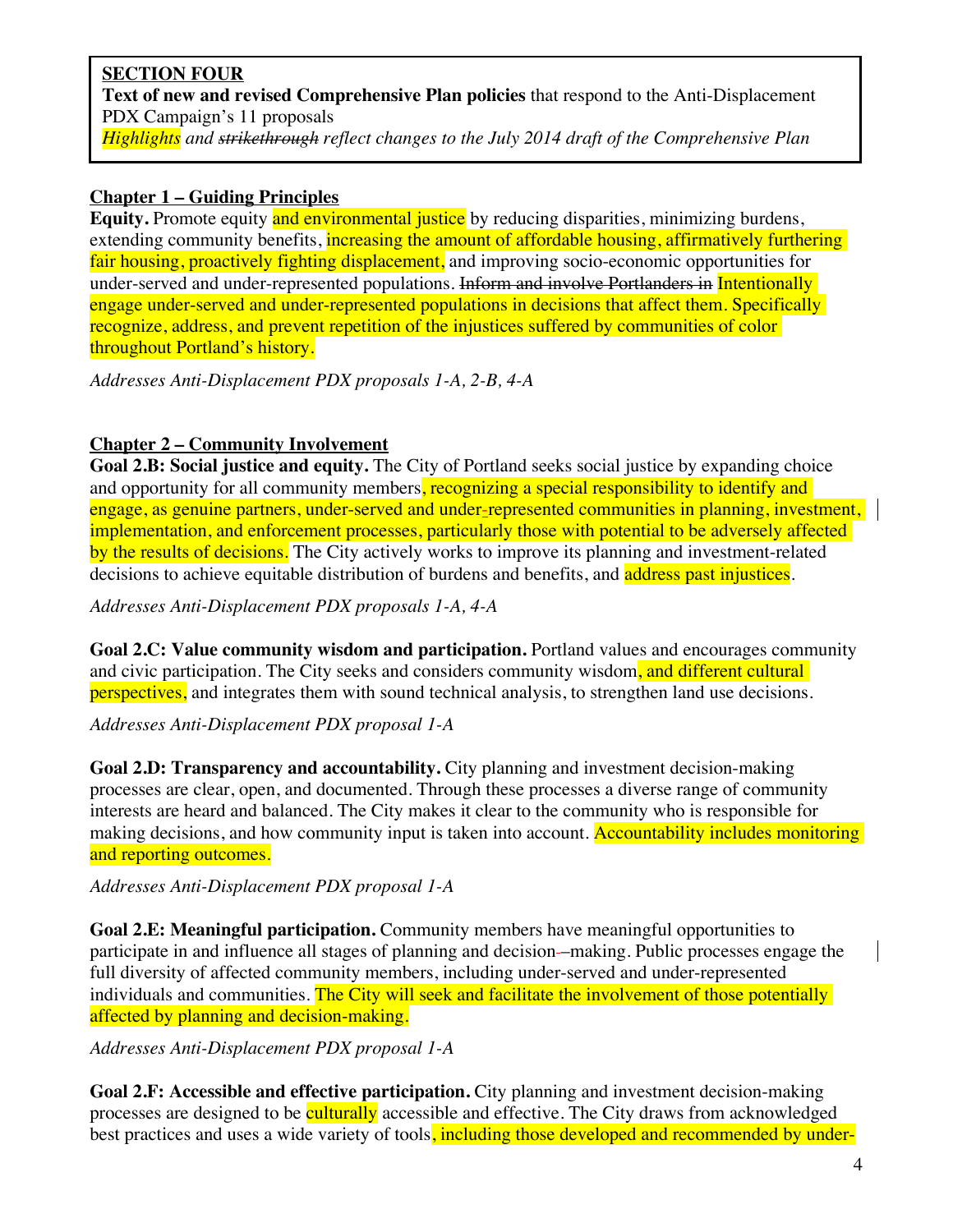served and under-represented communities, to promote inclusive, collaborative, culturally-specific, and robust community involvement.

*Addresses Anti-Displacement PDX proposal 1-A*

#### **New Environmental Justice section:**

**NEW Policy 2.3: Extend benefits.** Ensure plans and investments promote environmental justice by extending the community benefits associated with environmental assets, land use, and public investments to communities of color, low-income populations, and other under-served or underrepresented groups impacted by the decision.

*Addresses Anti-Displacement PDX proposal 2-C*

**NEW Policy 2.4: Eliminate burdens.** Ensure plans and investments eliminate associated disproportionate burdens (e.g. adverse environmental, economic or community impacts) for communities of color, low-income populations, and other under-served or under-represented groups impacted by the decision.

**2.4.a.** Minimize or mitigate disproportionate burdens in cases where they cannot be eliminated.

*Addresses Anti-Displacement PDX proposal 2-B*

**2.4.b.** Use plans and investments to address disproportionate burdens of previous decisions, where relevant and practicable.

*Addresses Anti-Displacement PDX proposal 4-A*

## **Chapter 3 – Urban Form**

**Policy 3.3: Equitable development.** Guide development, growth, and public facility investment to reduce disparities, ensure equitable access to opportunities and produce support positive outcomes for all Portlanders.

**3.3.a. Anticipate**, avoid, reduce, or and mitigate negative public facility and development impacts, especially where those impacts inequitably burden communities of color, under-served and under-represented communities, and other vulnerable populations.

*Addresses Anti-Displacement PDX proposals 2-A, 2-B*

**3.3.b.** Make needed investments in areas that are deficient in public facilities to reduce disparities and increase equity. Accompany these investments with proactive measures to avoid displacement and increase affordable housing.

*Addresses Anti-Displacement PDX proposal 2-B*

**NEW 3.3.c.** Encourage use of community benefit agreements for development projects that benefit from public facility investments, increased development allowances, or public financial assistance. Consider community benefit agreements as a tool to mitigate displacement and housing affordability impacts.

*Addresses Anti-Displacement PDX proposals 2-B, 2-C*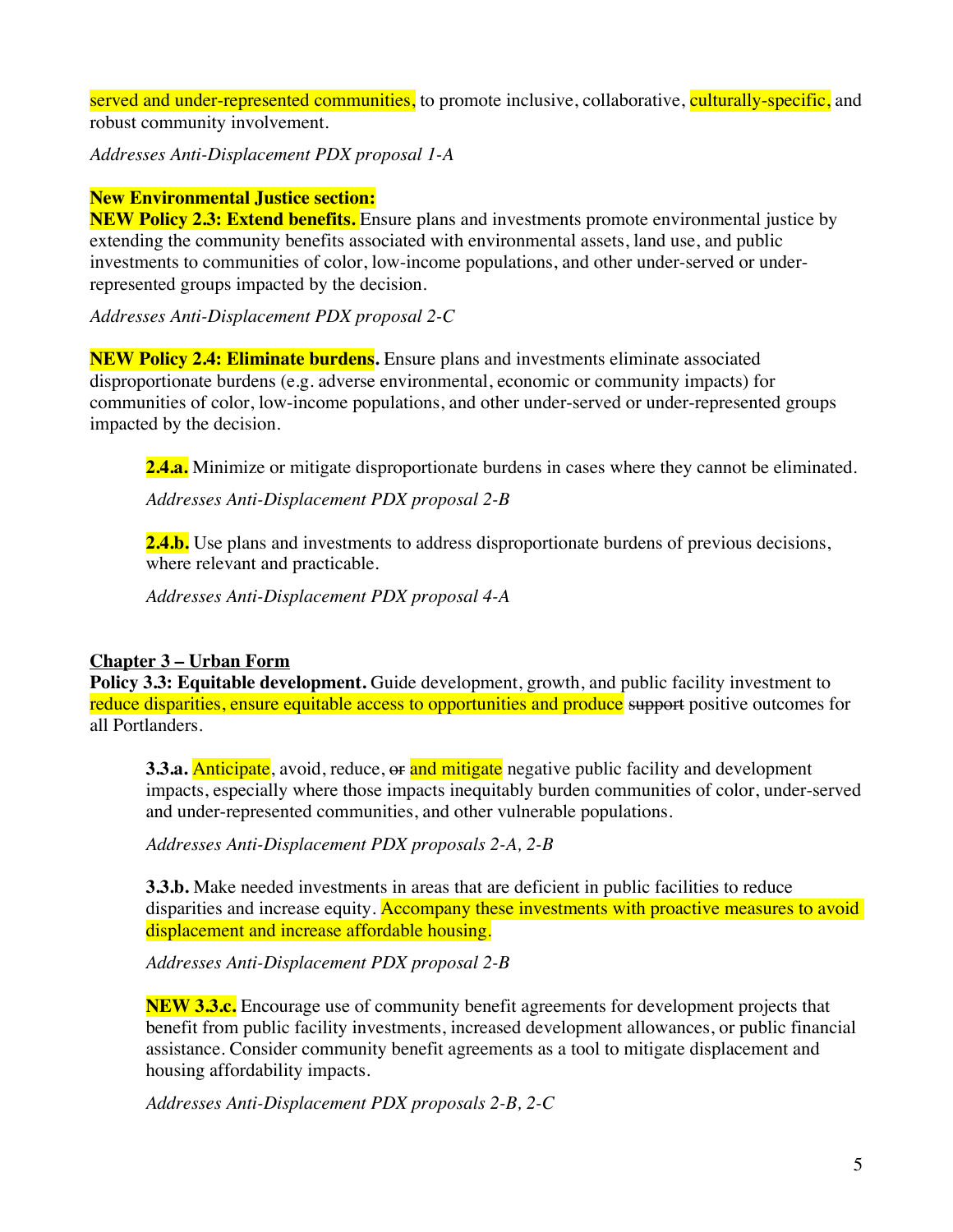**NEW 3.3.d.** Consider use of exactions imposed on development, and other tools to capture value created by plans and investments, as a means to reduce or mitigate impacts.

*Addresses Anti-Displacement PDX proposals 2-B, 2-D*

**NEW 3.3.e.** Coordinate housing, economic development, and public facility plans and investments to create an integrated community development approach to restore communities impacted by past decisions. *See Policy 5.17*

*Addresses Anti-Displacement PDX proposal 4-A*

**Policy 3.9: Growth and development.** Evaluate the **potential** impacts of land use planning and investment decisions, significant new infrastructure and significant new development on the physical characteristics of neighborhoods and current their residents, particularly under-served and underrepresented communities, with particular attention to displacement and affordability impacts. Identify and implement strategies to mitigate the anticipated impacts. *More detailed policies are in Chapter 5.*

*Addresses Anti-Displacement PDX proposals 2-A, 2-B*

## **Chapter 5 – Housing**

**Policy 5.9: Coordination with fair housing programs.** Foster inclusive communities, overcome disparities in access to community assets, and enhance housing choice for people in protected classes throughout the city by coordinating plans and investments with fair housing policies to affirmatively further fair housing.

**Policy 5.11: Impact analysis.** Evaluate plans and investments, significant new infrastructure and significant new development to identify potential disparate impacts on housing choice, access and affordability for protected classes and low-income households. Identify and implement strategies to mitigate the anticipated impacts.

*Addresses Anti-Displacement PDX proposals 2-A, 2-B*

**Policy 5.14: Gentrification/displacement risk.** Evaluate plans and investments, significant new infrastructure and significant new development for the potential to increase housing costs for, or cause gentrification/displacement in areas with concentrations of communities of color, low- and moderateincome households, and renters. Identify and implement strategies to mitigate the anticipated impacts.

*Addresses Anti-Displacement PDX proposals 2-A, 2-B*

**Policy 5.15: Involuntary displacement.** When plans and investments, significant new infrastructure and significant new development are expected to create neighborhood change, limit the involuntary displacement of those who are under-served and under-represented. Use public investments and programs, and coordinate with nonprofit housing organizations (such as land trusts and housing providers) to create permanently affordable housing and to mitigate the impacts of market pressures that cause involuntary displacement.

*Addresses Anti-Displacement PDX proposals 2-B, 3-A, 3-C*

**NEW Policy 5.16: Land banking.** Support and coordinate with public entities and community organizations to hold land in reserve for affordable housing and community development priorities, as an anti-displacement tool.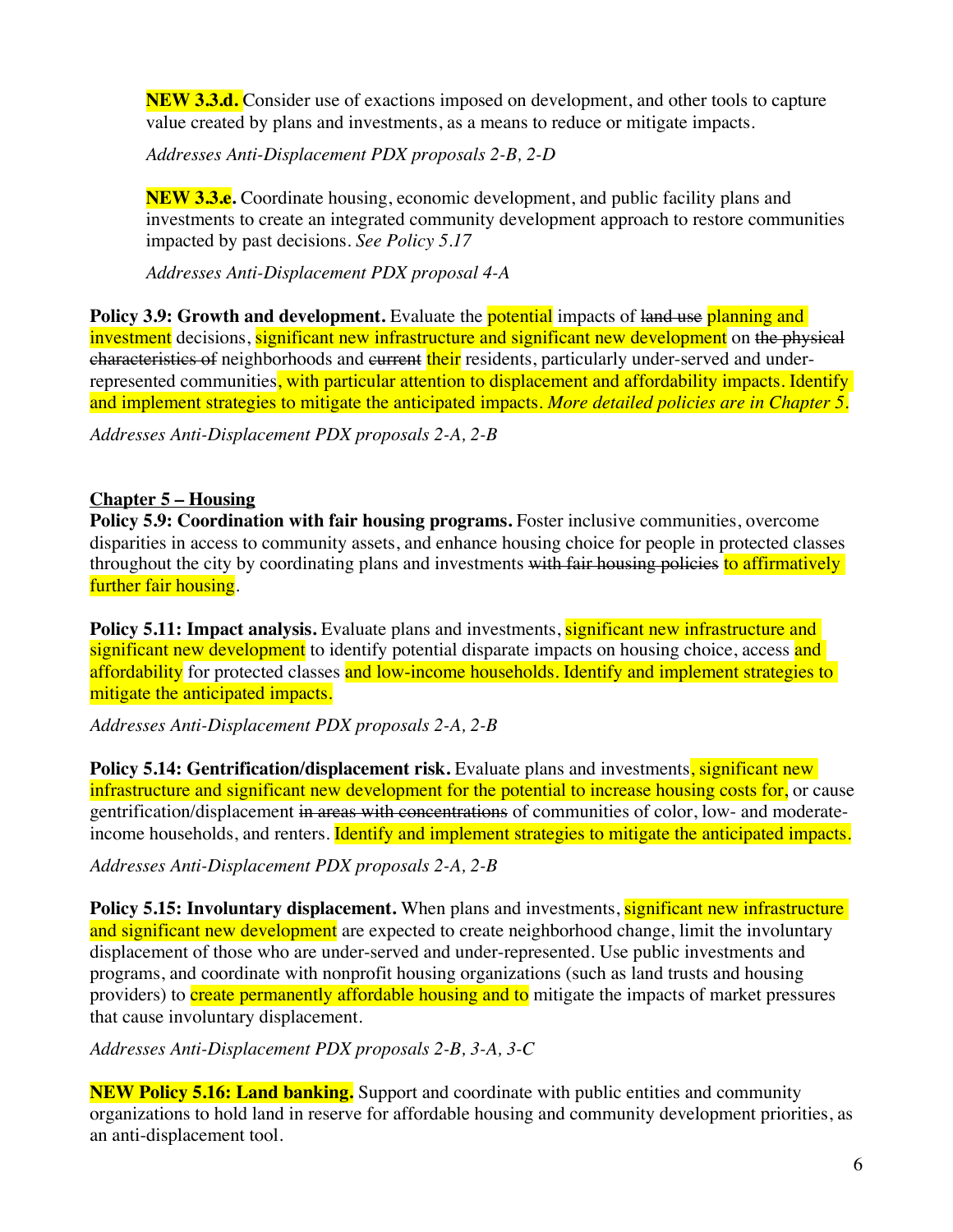## *Addresses Anti-Displacement PDX proposal 3-B*

**NEW Policy 5.25: Regulated affordable housing target.** Strive to produce at least 10,000 new regulated affordable housing units citywide by 2035 that will be affordable to households in the 0-80% percent MFI bracket.

**NEW Policy 5.26: Funding plan.** Create a funding plan that includes financial and/or regulatory mechanisms to achieve the regulated affordable housing target set forth for 2035.

**Policy 5.28: Permanently affordable housing. Increase the supply of permanently affordable** housing, including both rental and homeownership opportunities.

*Addresses Anti-Displacement PDX proposals 3-A, 3-C*

**NEW Policy 5.34: Inclusionary housing.** Use inclusionary zoning and other regulatory tools to effectively link the production of affordable housing to the production of market-rate housing.

*Addresses Anti-Displacement PDX proposal 3-C*

**NEW Policy 5.53: Renter protections.** Enhance renter health, safety and stability through tenant's rights education, expansion of enhanced inspections, and support of regulations and incentives that protect tenants and proactively avoid displacement.

*Addresses Anti-Displacement PDX proposal 3-D*

## **Chapter 6 – Economic Development**

**NEW Policy 6.33: Urban Renewal Plans.** Ensure urban renewal plans primarily benefit existing residents and businesses within the urban renewal area through the creation of wealth, revitalization of neighborhoods, expansion of housing choices, creation of business and job opportunities, provision of transportation linkages, protection of residents and businesses from the threats posed by gentrification and displacement, and through the creation and enhancement of those features which enhance the quality of life within the urban renewal area. A special emphasis will be placed on providing timely benefits to groups most at risk of displacement.

*Addresses Anti-Displacement PDX proposals 2-A, 2-B*